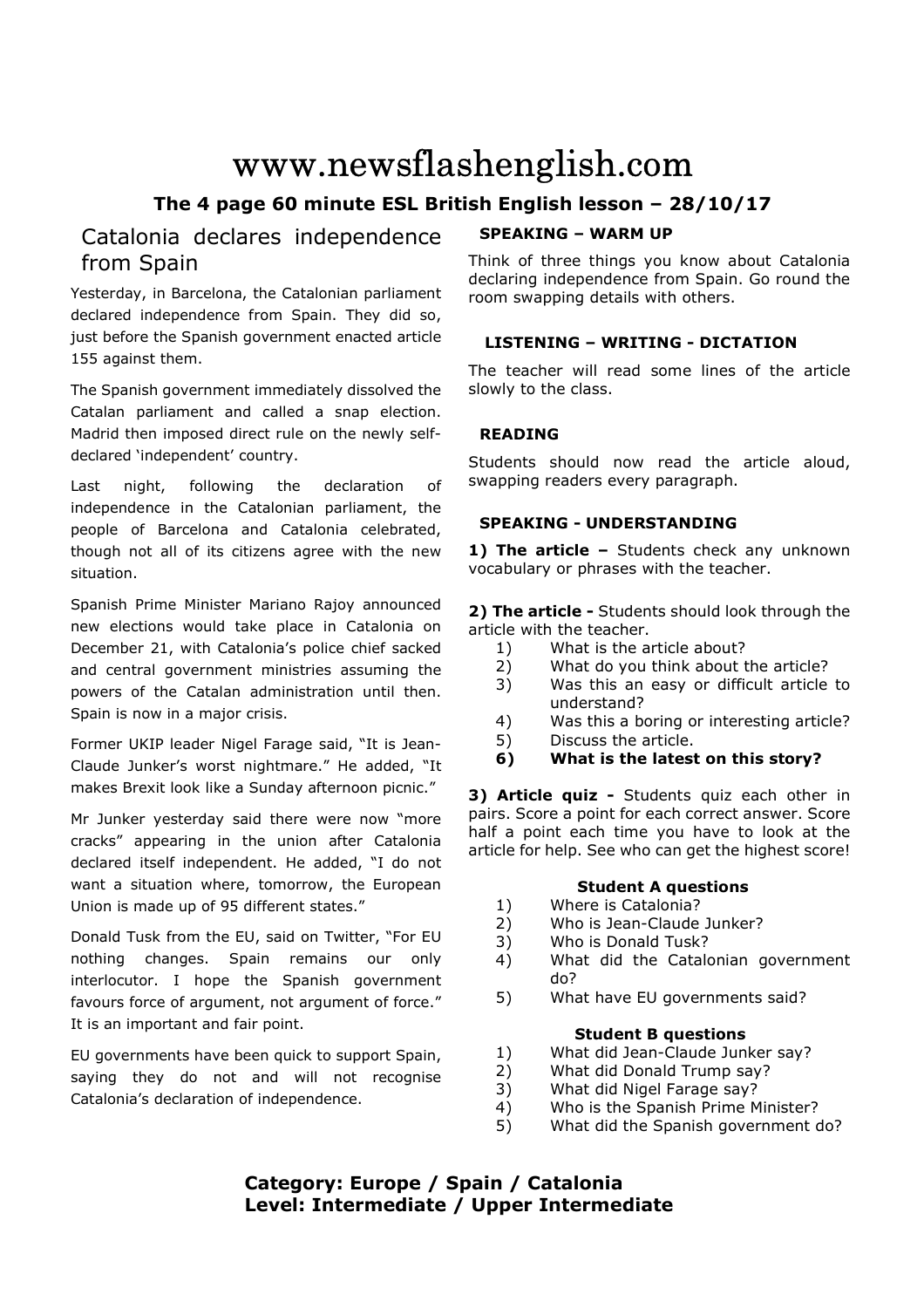#### **SPEAKING - DISCUSSION 1**

Had the Spanish government allowed the people of Catalonia a proper legal vote, none of what is now happening might have happened. Spain is running scared of the situation, as is the EU, who are terrified the EU will now start to fall apart.

#### **SPEAKING - DISCUSSION 2**

Prior to Catalonia splitting from Spain, *my students*  reminded me that when Kosovo broke away from Serbia (outside the EU), Belgrade was bombed by the EU and NATO. They suggested that the EU might now bomb Madrid, as they don't see any difference in the situation, other than the Americans now have a secret huge airbase in Kosovo, which they didn't have before, and Kosovo's economy is now a basket case. Compare the Kosovo and Catalonia situation.

#### **SPEAKING - DISCUSSION 3**

What other regions in Europe might now possibly want to break away from the countries they are now a part of? (There are many such regions - Google it!)

#### **SPEAKING – DISCUSSION 4**

Former UKIP leader Nigel Farage said, "It is Jean-Claude Junker's worst nightmare." He added, "It makes Brexit look like a Sunday afternoon picnic." Does it?

#### **DISCUSSION**

#### **Student A questions**

- 1) Will economic pressure defeat the separatists in Catalonia?
- 2) Will the civil service and police in Barcelona take orders from Madrid?
- 3) Could we see troops on the streets of Barcelona?
- 4) How united are Catalans in the push for independence?
- 5) How can Madrid impose authority on Catalonia
- 6) What happens to FC Barcelona now?
- 7) How likely is it that Catalonia's leaders, like Carles Puigdemont, will be jailed?
- 8) Who makes the next move in the Catalonian situation?
- 9) Do you support Spain or Catalonia?
- 10) Is there still room for compromise between Spain and Catalonia?

#### **WRITING / SPEAKING**

*In pairs.* On the board write as many words as you can about **'Catalonia Independence***'. One-two minutes.* Compare with other teams. Using your words compile a short dialogue together.

#### **SPEAKING – ROLEPLAY 1**

*In groups.* One of you is the interviewer. The others are one of the following people. You are in a *Discussion FM* radio studio in London. Today's interview is about: *Catalonia declares independence from Spain.* 

- 1) A Catalonian.
- 2) A Spanish person from Madrid.
- 3) A tourist just back from Barcelona.
- 4) Someone who is about to visit Barcelona.

*The teacher will choose some groups to roleplay their interview in front of the class.* 

#### **SPEAKING - ROLEPLAY 2**

*In pairs - Student A* is a Spanish person from Madrid. *Student B* is a Catalonian person from Barcelona. Start a conversation with *Student A* about Catalonia declaring independence from Spain. *3 mins.* 

#### **DISCUSSION**

#### **Student B questions**

- 1) Were the police photographs and videos taken during the election in Barcelona, that we all saw, fake?
- 2) Will the Catalonian parliament bow down to Madrid?
- 3) What do you think of the situation in Catalonia and Spain?
- 4) What do you think of the police violence in Barcelona and Catalonia during the illegal election that took place?
- 5) What now in Catalonia?
- 6) Will Madrid charge the Catalonian leaders with rebellion?
- 7) What next for Spain?
- 8) So how could events unfold in Catalonia now?
- 9) Will Catalonia be a viable country?
- 10) Did you like this discussion?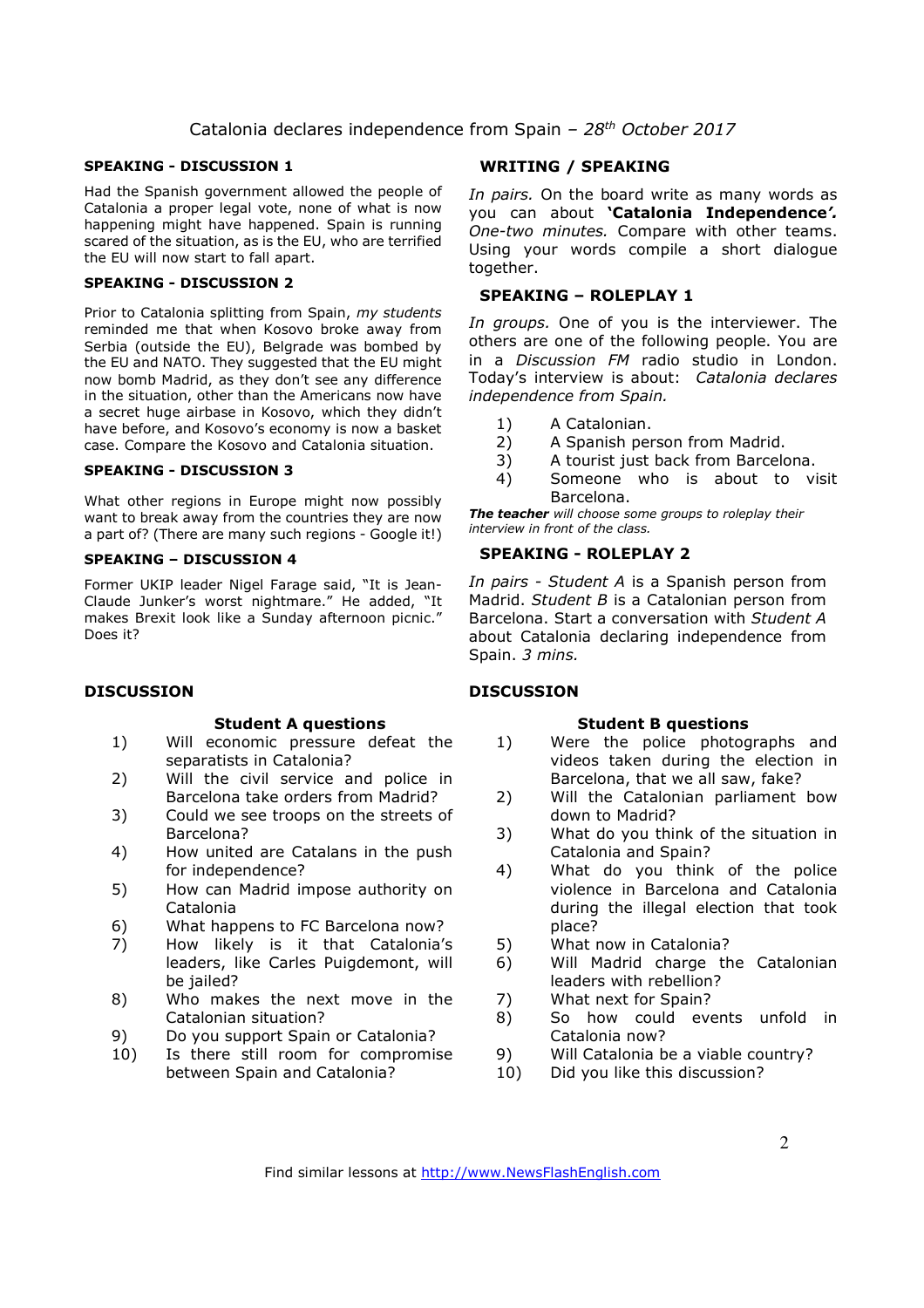#### **Catalonia declares independence from Spain**

Yesterday, in Barcelona, the Catalonian parliament declared independence from (1) . They did so, just before the Spanish government enacted article 155 against them.

The Spanish government immediately dissolved the Catalan (2) and called a (3) election. Madrid then imposed direct rule on the newly self-declared 'independent' country.

Last night, following the  $(4)$  of independence in the Catalonian parliament, the people of Barcelona and Catalonia celebrated, though not all of its citizens agree with the new situation.

Spanish Prime Minister Mariano Rajoy announced new elections would take place in (5) on December 21, with Catalonia's police chief sacked and central government ministries assuming the powers of the Catalan (6) \_ until then. Spain is now in a  $(7)$   $(8)$ .

### *crisis / parliament / major / declaration / Catalonia / snap / administration / Spain*

(1)\_\_ UKIP leader Nigel Farage said, "It is Jean-Claude Junker's worst (2)\_\_." He added, "It makes Brexit look like a Sunday afternoon picnic."

Mr Junker yesterday said there were now "more (3) " appearing in the union after Catalonia declared itself independent. He added, "I do not want a situation where, tomorrow, the European Union is made up of 95 different states."

Donald Tusk from the EU, said on (4)\_\_, "For EU nothing changes. Spain remains our only (5)\_\_\_. I hope the Spanish government favours force of  $(6)$ , not argument of  $(7)$ . "It is an important and fair point.

EU governments have been quick to support Spain, saying they do not and will not recognise Catalonia's declaration of (8) .

### *independence / interlocutor / former / force / nightmare / argument / Twitter / cracks*

# **GAP FILL: READING GAP FILL: GRAMMAR**

#### **Catalonia declares independence from Spain**

Yesterday, in Barcelona, the Catalonian parliament declared independence from Spain. They did so, (1)\_\_ before the Spanish government enacted article 155 against (2)\_.

The Spanish government immediately dissolved the Catalan parliament and called a snap election. Madrid (3) imposed direct rule on the newly selfdeclared 'independent' country.

Last night, following the declaration of independence in the Catalonian parliament, the people of Barcelona and Catalonia celebrated, (4) not all of its citizens agree (5) the new situation.

Spanish Prime Minister Mariano Rajoy announced new elections (6) take place in Catalonia on December 21, (7) Catalonia's police chief sacked and central government ministries assuming the powers of the Catalan administration until (8)\_\_. Spain is now in a major crisis.

#### *though / with / just / would / then / them / then / with*

Former UKIP leader Nigel Farage said, "(1) is Jean-Claude Junker's worst nightmare." He added, "It makes Brexit look like a Sunday afternoon picnic."

Mr Junker yesterday said there were now "more cracks" appearing in the union after Catalonia declared itself independent. (2) \_ added, "I do not want a situation where, tomorrow, (3) European Union is made up of 95 different states."

Donald Tusk from the EU, said  $(4)$  Twitter,  $"(5)$ EU nothing changes. Spain remains (6)\_\_ only interlocutor. (7) hope the Spanish government favours force of argument, not argument of force." It is an important and fair point.

EU governments have been quick to support Spain, saying they do not and will not recognise Catalonia's declaration (8) independence.

*of / on / for / he / our / I / it / the*